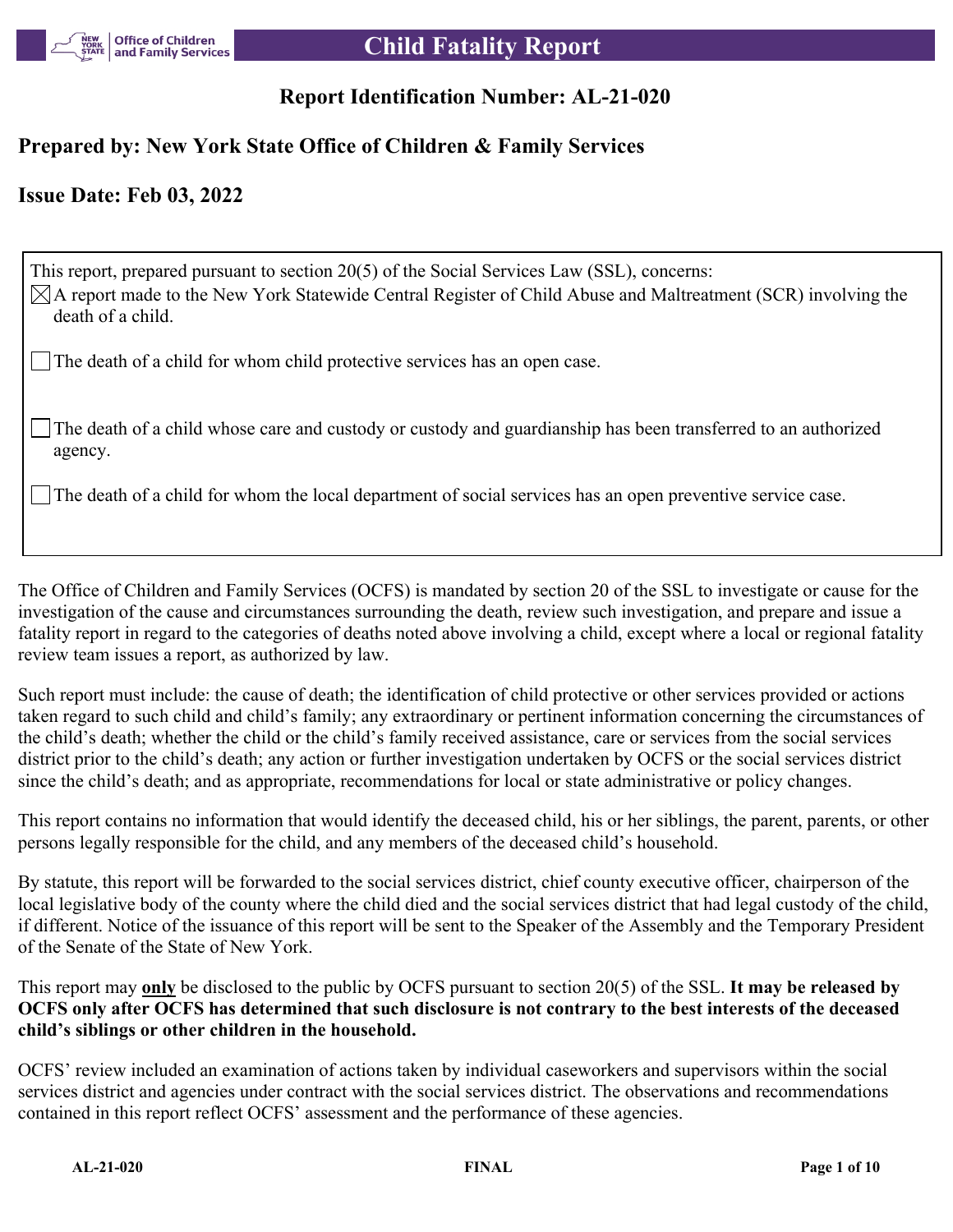

# **Abbreviations**

| <b>Relationships</b>                                        |                                                                       |                                       |  |  |  |
|-------------------------------------------------------------|-----------------------------------------------------------------------|---------------------------------------|--|--|--|
| <b>BM-Biological Mother</b>                                 | <b>SM-Subject Mother</b>                                              | SC-Subject Child                      |  |  |  |
| <b>BF-Biological Father</b>                                 | SF-Subject Father                                                     | OC-Other Child                        |  |  |  |
| MGM-Maternal Grand Mother                                   | <b>MGF-Maternal Grand Father</b>                                      | FF-Foster Father                      |  |  |  |
| PGM-Paternal Grand Mother                                   | PGF-Paternal Grand Father                                             | DCP-Day Care Provider                 |  |  |  |
| MGGM-Maternal Great Grand Mother                            | MGGF-Maternal Great Grand Father                                      | PGGF-Paternal Great Grand Father      |  |  |  |
| PGGM-Paternal Great Grand Mother                            | MA/MU-Maternal Aunt/Maternal Uncle PA/PU-Paternal Aunt/Paternal Uncle |                                       |  |  |  |
| <b>FM-Foster Mother</b>                                     | <b>SS-Surviving Sibling</b>                                           | <b>PS-Parent Sub</b>                  |  |  |  |
| CH/CHN-Child/Children                                       | <b>OA-Other Adult</b>                                                 |                                       |  |  |  |
|                                                             | Contacts                                                              |                                       |  |  |  |
| <b>LE-Law Enforcement</b>                                   | <b>CW-Case Worker</b>                                                 | CP-Case Planner                       |  |  |  |
| Dr.-Doctor                                                  | ME-Medical Examiner                                                   | <b>EMS-Emergency Medical Services</b> |  |  |  |
| DC-Day Care                                                 | FD-Fire Department                                                    | <b>BM-Biological Mother</b>           |  |  |  |
| <b>CPS-Child Protective Services</b>                        |                                                                       |                                       |  |  |  |
|                                                             | <b>Allegations</b>                                                    |                                       |  |  |  |
| <b>FX-Fractures</b>                                         | <b>II-Internal Injuries</b>                                           | L/B/W-Lacerations/Bruises/Welts       |  |  |  |
| S/D/S-Swelling/Dislocation/Sprains                          | C/T/S-Choking/Twisting/Shaking                                        | B/S-Burns/Scalding                    |  |  |  |
| P/Nx-Poisoning/ Noxious Substance                           | <b>XCP-Excessive Corporal Punishment</b>                              | PD/AM-Parent's Drug Alcohol Misuse    |  |  |  |
| CD/A-Child's Drug/Alcohol Use                               | <b>LMC-Lack of Medical Care</b>                                       | <b>EdN-Educational Neglect</b>        |  |  |  |
| <b>EN-Emotional Neglect</b>                                 | <b>SA-Sexual Abuse</b>                                                | M/FTTH-Malnutrition/Failure-to-thrive |  |  |  |
| IF/C/S-Inadequate Food/ Clothing/<br>Shelter                | <b>IG-Inadequate Guardianship</b>                                     | LS-Lack of Supervision                |  |  |  |
| Ab-Abandonment                                              | OTH/COI-Other                                                         |                                       |  |  |  |
|                                                             | <b>Miscellaneous</b>                                                  |                                       |  |  |  |
| <b>IND-Indicated</b>                                        | UNF-Unfounded                                                         | SO-Sexual Offender                    |  |  |  |
| Sub-Substantiated                                           | Unsub-Unsubstantiated                                                 | <b>DV-Domestic Violence</b>           |  |  |  |
| LDSS-Local Department of Social                             | <b>ACS-Administration for Children's</b>                              | NYPD-New York City Police             |  |  |  |
| Service                                                     | Services                                                              | Department                            |  |  |  |
| PPRS-Purchased Preventive<br><b>Rehabilitative Services</b> | TANF-Temporary Assistance to Needy<br>Families                        | FC-Foster Care                        |  |  |  |
| MH-Mental Health                                            | <b>ER-Emergency Room</b>                                              | <b>COS-Court Ordered Services</b>     |  |  |  |
| <b>OP-Order of Protection</b>                               | <b>RAP-Risk Assessment Profile</b>                                    | FASP-Family Assessment Plan           |  |  |  |
| <b>FAR-Family Assessment Response</b>                       | Hx-History                                                            | Tx-Treatment                          |  |  |  |
| <b>CAC-Child Advocacy Center</b>                            | PIP-Program Improvement Plan                                          | yo-year(s) old                        |  |  |  |
| <b>CPR-Cardiopulmonary Resuscitation</b>                    | ASTO-Allowing Sex Abuse to Occur                                      |                                       |  |  |  |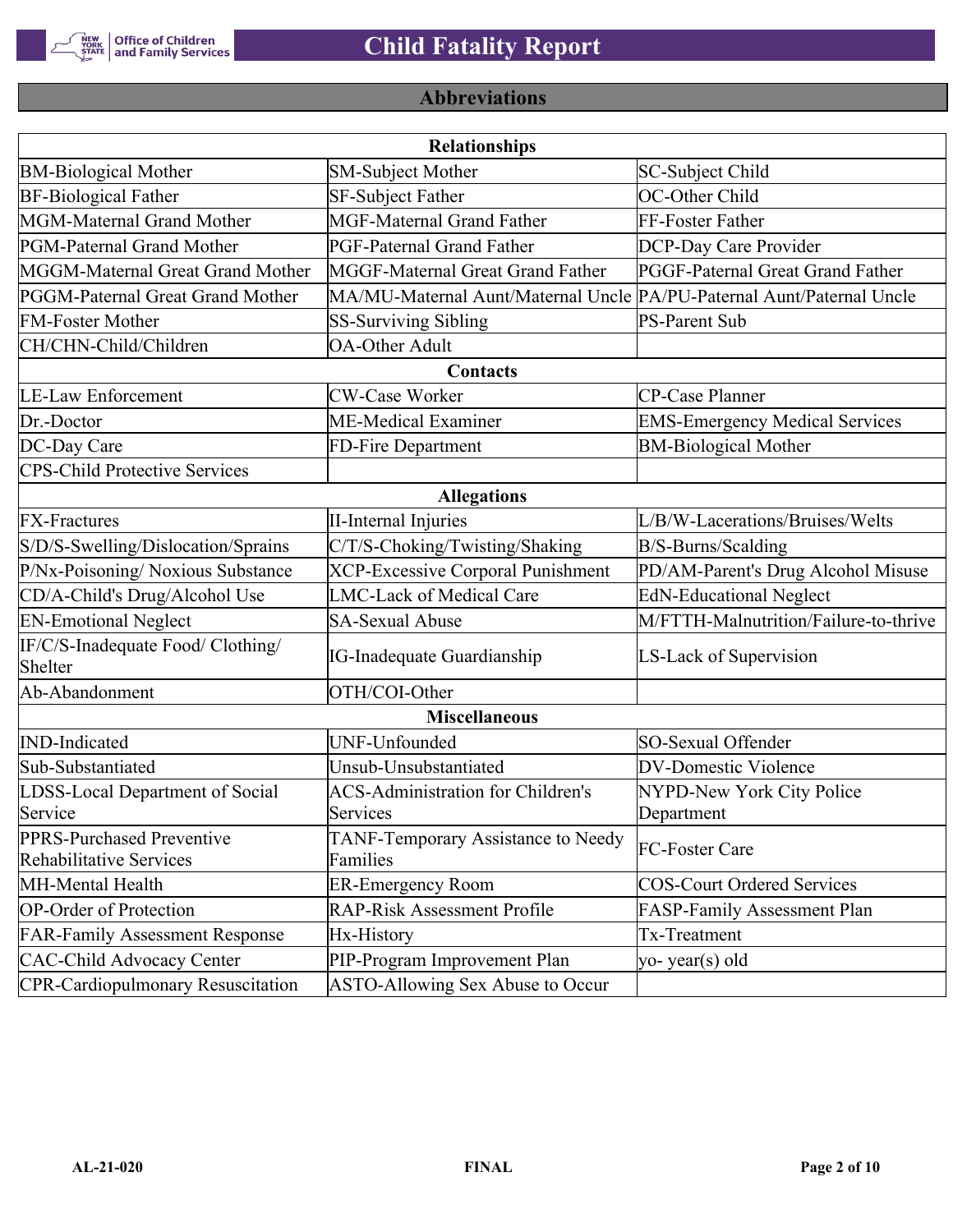

## **Case Information**

**Report Type:** Child Deceased **Jurisdiction:** Otsego **Date of Death:** 08/27/2021

**Age:** 7 year(s) **Gender:** Male **Initial Date OCFS Notified:** 08/28/2021

#### **Presenting Information**

Otsego County Department of Social Services (OCDSS) received an SCR report alleging that on 8/27/2021 the mother was responsible for the care of the 7-year-old subject child and his 9-year-old sibling. The father was not at home. The mother allowed the subject child to operate an adult-sized four-wheeler on their property unsupervised. While operating, the four-wheeler overturned and fell on top of the subject child. The child was out of the mother's sight at the time, and she was unaware of the incident. The father returned home and found the four-wheeler on top of the child. The father informed the mother about the situation and she began CPR on the subject child. The parents called 911 at approximately 3:30 pm. When first responders arrived at 3:50 pm, they took over resuscitation efforts and were unable to revive the child. The child was airlifted to the hospital for further medical care. On 8/27/2021 at 4:55pm, the subject child was pronounced dead.

#### **Executive Summary**

On 8/28/21, OCDSS received an SCR report regarding the death of the 7-year-old male subject child that occurred on 8/27/21. At the time of the subject child's death, he resided with his mother, father, and 9-year-old sibling.

The investigation revealed the mother was home with the subject child and sibling. The subject child was outside riding his adult-sized four-wheeler while the mother and sibling remained inside the home. The mother was cleaning the house and occasionally looked out the window to check on the subject child as he rode the four-wheeler. The subject child was riding the four-wheeler for approximately 25-30 minutes. The mother received a phone call from the father who had returned home to find the subject child underneath the four-wheeler unresponsive. The mother took over CPR from the father while he continued chest compressions as they awaited the arrival of first responders. The subject child was airlifted to the hospital where he was pronounced dead.

An autopsy was performed, and the final report listed severe pulmonary edema and congestion reflection compression by the vehicle with restriction of ventilation. A law enforcement investigation was conducted and closed finding no criminality.

OCDSS spoke with family members and collateral sources, which included law enforcement, medical staff, and the medical examiner. OCDSS determined there was credible evidence to substantiate the DOA/Fatality and Lack of Supervision allegations against the mother regarding the subject child. OCDSS found the subject child was not being appropriately supervised while riding an adult-sized four-wheeler. The mother stayed inside the home and was not monitoring the child while he rode the four-wheeler, which was not the appropriate size for him. The child was wearing appropriate safety gear, including a helmet. The mother was unaware when the four-wheeler flipped over, crushing him underneath. It was only when the father returned home that the subject child was found. An additional allegation of Lack of Supervision was added and indicated against the father for the subject child as he had a history of allowing the child to ride the four-wheeler unsupervised. Though OCDSS found some credible evidence to substantiate the allegations of Lack of Supervision for the sibling against both parents as well as Inadequate Guardianship against the mother for the subject child, the administrative review process determined there was not a fair preponderance to substantiate the allegations, thus they were overturned. OCDSS referred the family to services related to the fatality and closed their investigation once case objectives were met.

# **Findings Related to the CPS Investigation of the Fatality**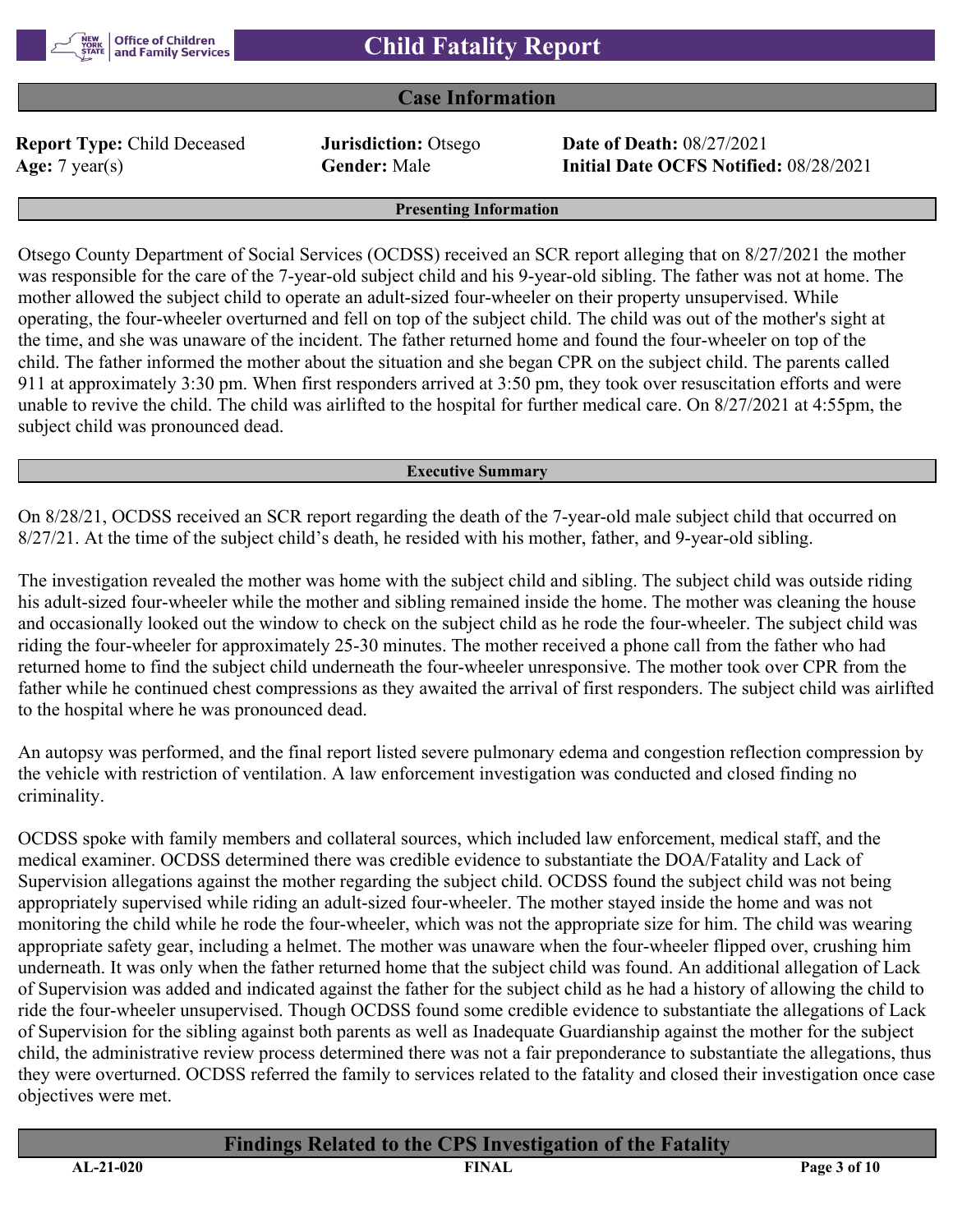

**Safety Assessment:**

 **Was sufficient information gathered to make the decision recorded on the:**

| <b>Approved Initial Safety Assessment?</b><br>$\circ$                                                                                                                    | Yes                                                                          |
|--------------------------------------------------------------------------------------------------------------------------------------------------------------------------|------------------------------------------------------------------------------|
| Safety assessment due at the time of determination?<br>$\circ$                                                                                                           | Yes                                                                          |
| Was the safety decision on the approved Initial Safety Assessment<br>appropriate?                                                                                        | Yes                                                                          |
| <b>Determination:</b>                                                                                                                                                    |                                                                              |
| Was sufficient information gathered to make determination(s) for all<br>$\bullet$<br>allegations as well as any others identified in the course of the<br>investigation? | Yes, sufficient information was<br>gathered to determine all<br>allegations. |
| Was the determination made by the district to unfound or indicate<br>appropriate?                                                                                        | Yes                                                                          |
| <b>Explain:</b>                                                                                                                                                          |                                                                              |
| OCDSS gathered information to determine the allegations. OCDSS assessed the safety of the sibling throughout the<br>investigation.                                       |                                                                              |
| Was the decision to close the case appropriate?                                                                                                                          | Yes                                                                          |
| Was casework activity commensurate with appropriate and relevant statutory Yes<br>or regulatory requirements?                                                            |                                                                              |
| Was there sufficient documentation of supervisory consultation?                                                                                                          | Yes, the case record has detail of the<br>consultation.                      |
| <b>Explain:</b>                                                                                                                                                          |                                                                              |
| Casework activity was commensurate with case circumstances.                                                                                                              |                                                                              |

**Required Actions Related to the Fatality**

Are there Required Actions related to the compliance issue(s)?  $\Box$  Yes  $\Box$  No

# **Fatality-Related Information and Investigative Activities**

| <b>Incident Information</b>                              |                                |              |  |  |  |
|----------------------------------------------------------|--------------------------------|--------------|--|--|--|
| <b>Date of Death: 08/27/2021</b>                         | <b>Time of Death: 04:55 PM</b> |              |  |  |  |
| Time of fatal incident, if different than time of death: |                                | Unknown      |  |  |  |
| County where fatality incident occurred:                 |                                | Otsego       |  |  |  |
| $AL-21-020$                                              | <b>FINAL</b>                   | Page 4 of 10 |  |  |  |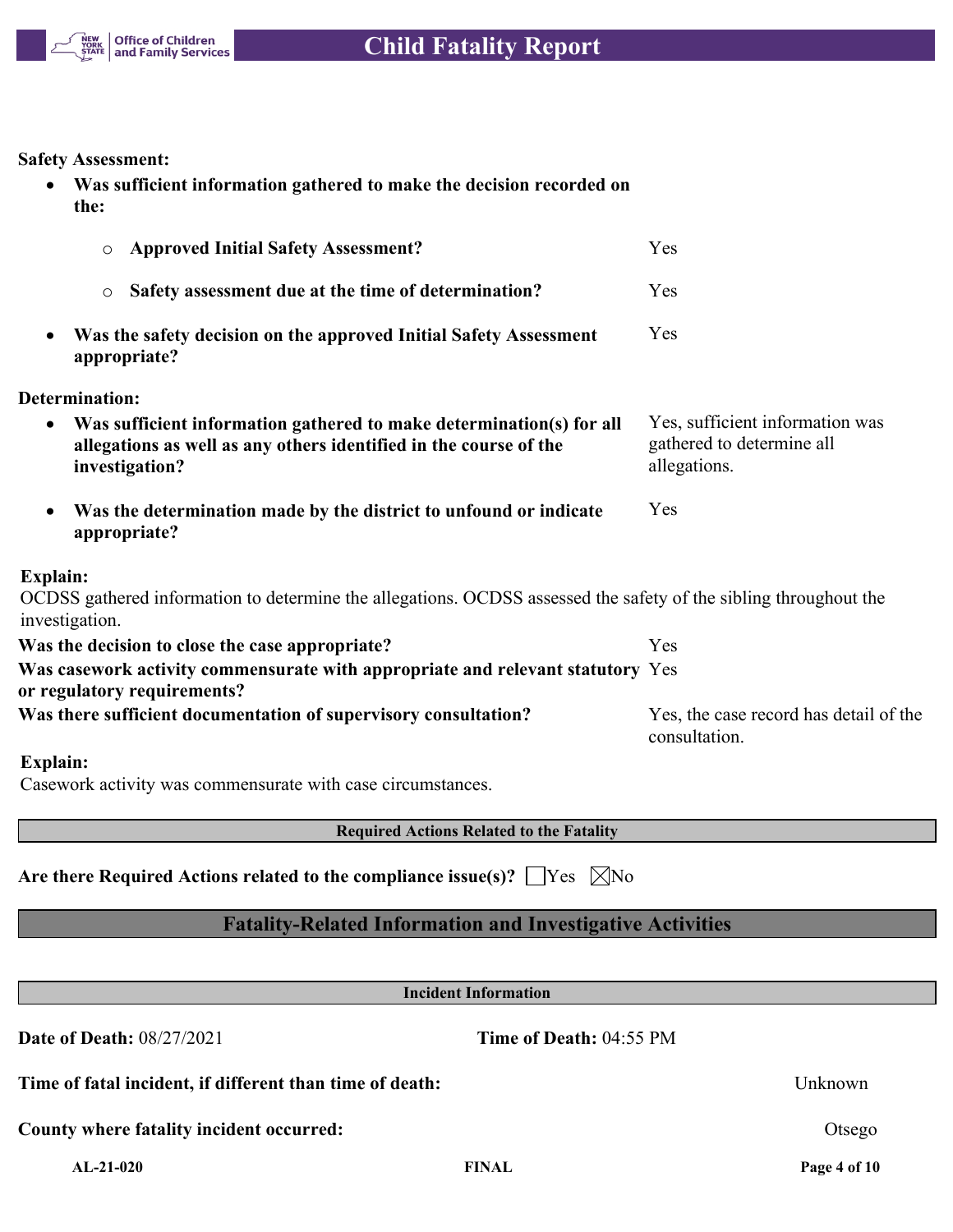| <b>Office of Children</b><br><b>NEW<br/>YORK</b><br>and Family Services<br><b>STATE</b>                                  | <b>Child Fatality Report</b>                                                                           |                                        |
|--------------------------------------------------------------------------------------------------------------------------|--------------------------------------------------------------------------------------------------------|----------------------------------------|
| Was 911 or local emergency number called?                                                                                |                                                                                                        | Yes                                    |
| <b>Time of Call:</b>                                                                                                     |                                                                                                        | 03:30 PM                               |
| Did EMS respond to the scene?                                                                                            |                                                                                                        | Yes                                    |
| At time of incident leading to death, had child used alcohol or drugs?                                                   |                                                                                                        | N <sub>o</sub>                         |
| Child's activity at time of incident:                                                                                    |                                                                                                        |                                        |
| Sleeping                                                                                                                 | Working                                                                                                | $\boxtimes$ Driving / Vehicle occupant |
| Playing                                                                                                                  | Eating                                                                                                 | Unknown                                |
| Other                                                                                                                    |                                                                                                        |                                        |
| At time of incident was supervisor impaired? Not impaired.<br>At time of incident supervisor was:<br>$\times$ Distracted | Did child have supervision at time of incident leading to death? No - but needed<br>$\boxtimes$ Absent |                                        |
| Asleep                                                                                                                   | Other:                                                                                                 |                                        |
| Total number of deaths at incident event:<br><u>Δ1Ω</u>                                                                  |                                                                                                        |                                        |

**Children ages 0-18:** 1

**Adults:** 0

#### **Household Composition at time of Fatality**

| Household                  | <b>Relationship</b> | Role                | Gender | Age                    |
|----------------------------|---------------------|---------------------|--------|------------------------|
| Deceased Child's Household | Deceased Child      | Alleged Victim      | Male   | Year(s)                |
| Deceased Child's Household | Father              | Alleged Perpetrator | Male   | $ 38 \text{ Year}(s) $ |
| Deceased Child's Household | Mother              | Alleged Perpetrator | Female | $36$ Year(s)           |
| Deceased Child's Household | Sibling             | Alleged Victim      | Female | $9$ Year(s)            |

### **LDSS Response**

OCDSS initiated their investigation into the subject child's death upon receipt of the SCR report on 8/28/21. Within the first 24 hours, they documented a CPS history check for the parents, and spoke to law enforcement, the medical examiner and the source of the report. Throughout the investigation, OCDSS conducted home visits, interviewed all household members, and assessed the safety of the surviving sibling. Law enforcement, hospital, and pediatric records were reviewed.

OCDSS interviewed the father who reported it was normal for the subject child and sibling to ride their four-wheelers around the property. The father reported there were some trails that the children rode on that could not be seen from the home. The father reported that, on the day of the incident, the subject child had been with him cutting down trees. The father determined it was too dangerous and sent the subject child home with the mother. The father believes the subject child was fish tailing the four-wheeler and flipped it over onto himself. The father was unsure how long he was trapped under the four-wheeler and reported he found the child when he returned to the home. OCDSS and the father worked together to come up with a safety plan for the sibling. It was decided she would not ride any of the four-wheelers at that time.

OCDSS interviewed the mother who corroborated the information. The mother reported she was home with the subject child and sibling. She and the sibling were in the home while the subject child was outside on the four-wheeler. The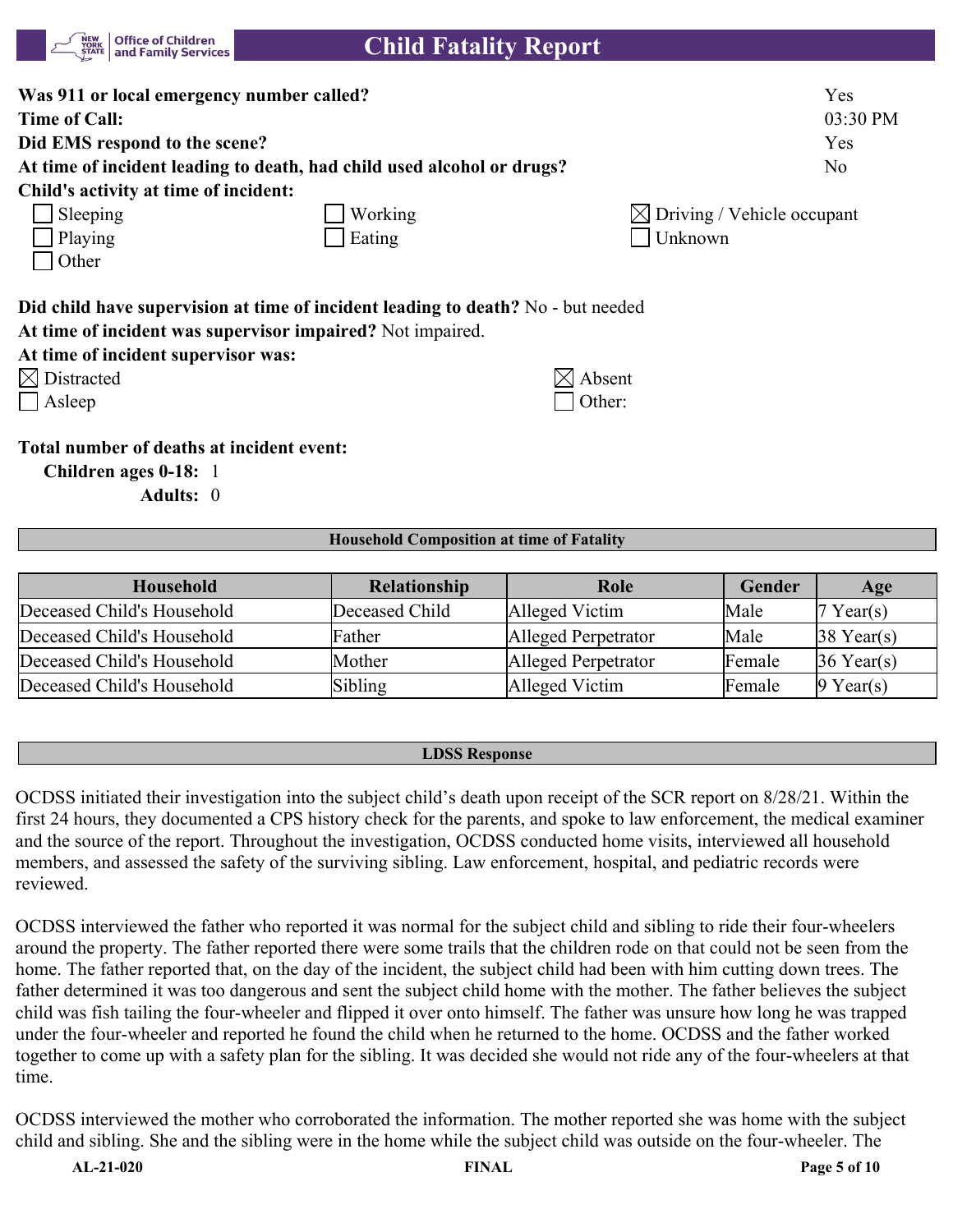mother reported she was cleaning and looking out the window to keep an eye on the subject child. The mother reported she could hear the four-wheeler on the parts of the property where she could not see it. The mother did not realize there had been an incident until the father called to let her know he found the subject child.

The sibling was interviewed. The sibling reported she rode the four-wheeler regularly prior to the subject child's accident. The primary rule when riding the four-wheelers was, they had to wear a helmet. The child did not have additional information regarding the subject child's fatal incident. The child reported she was engaged in counseling at her school.

OCDSS supplied the family with community-based mental health and bereavement counseling referrals. OCDSS reviewed the NYS Department of Health regulations for All-Terrain Vehicle (ATV) safety with the parents and provided community-based referrals for ATV safety courses to the family. Once case objectives were met, OCDSS closed their investigation.

#### **Official Manner and Cause of Death**

**Official Manner:** Accident **Primary Cause of Death:** From an injury - external cause **Person Declaring Official Manner and Cause of Death:** Medical Examiner

**Office of Children** and Family Services

#### **Multidisciplinary Investigation/Review**

## **Was the fatality investigation conducted by a Multidisciplinary Team (MDT)?**Yes

**Comments:** OCDSS adhered to previously approved protocols for joint investigations by coordinating efforts with law enforcement and notifying the DA's office of the death.

## **Was the fatality referred to an OCFS approved Child Fatality Review Team?**Yes

| <b>SCR Fatality Report Summary</b>                |                                        |                            |                                     |  |  |
|---------------------------------------------------|----------------------------------------|----------------------------|-------------------------------------|--|--|
|                                                   |                                        |                            |                                     |  |  |
| <b>Alleged Victim(s)</b>                          | <b>Alleged Perpetrator(s)</b>          | <b>Allegation(s)</b>       | <b>Allegation</b><br><b>Outcome</b> |  |  |
| $ 059312$ - Deceased Child, Male, 7<br><b>Yrs</b> | 059315 - Mother, Female, 36<br>Year(s) | DOA / Fatality             | Substantiated                       |  |  |
| 059312 - Deceased Child, Male, 7<br><b>Yrs</b>    | 059315 - Mother, Female, 36<br>Year(s) | Inadequate<br>Guardianship | Unsubstantiated                     |  |  |
| 059312 - Deceased Child, Male, 7<br><b>Yrs</b>    | 059315 - Mother, Female, 36<br>Year(s) | Lack of Supervision        | Substantiated                       |  |  |
| 059312 - Deceased Child, Male, 7<br> Yrs          | $ 059313$ - Father, Male, 38 Year(s)   | Lack of Supervision        | Substantiated                       |  |  |
| $ 059314 - Sibling$ , Female, 9 Year(s)           | 059315 - Mother, Female, 36<br>Year(s) | Lack of Supervision        | Unsubstantiated                     |  |  |
| $ 059314 - Sibling$ , Female, 9 Year(s)           | $ 059313$ - Father, Male, 38 Year(s)   | Lack of Supervision        | Unsubstantiated                     |  |  |

#### **CPS Fatality Casework/Investigative Activities**

|                        | Yes       | N <sub>0</sub> | N/A | <b>Unable to</b><br><b>Determine</b> |
|------------------------|-----------|----------------|-----|--------------------------------------|
| All children observed? | ╲╱<br>I∧I |                |     |                                      |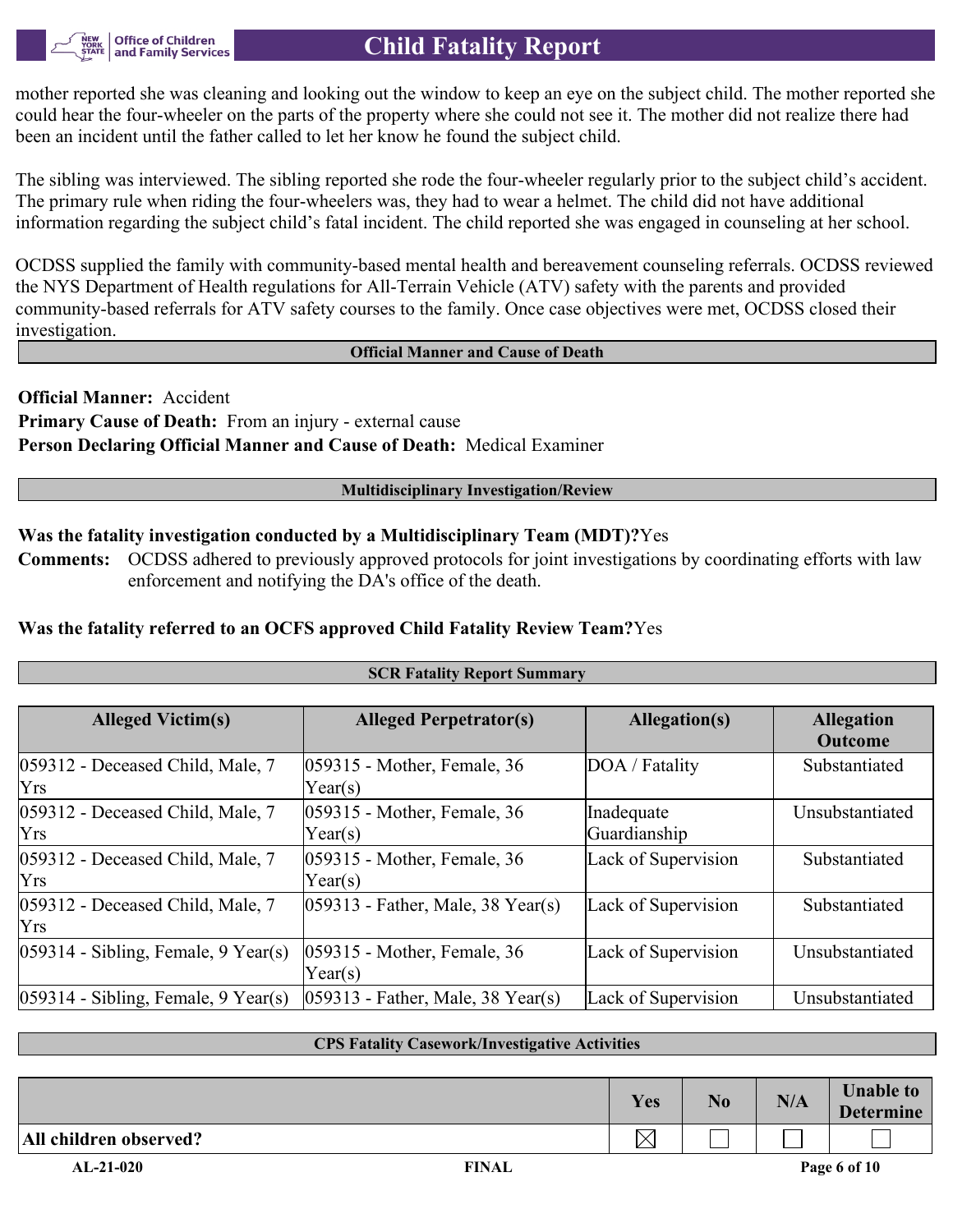| When appropriate, children were interviewed?                                                                                                                              | $\times$    |  |  |
|---------------------------------------------------------------------------------------------------------------------------------------------------------------------------|-------------|--|--|
| Alleged subject(s) interviewed face-to-face?                                                                                                                              | $\boxtimes$ |  |  |
| All 'other persons named' interviewed face-to-face?                                                                                                                       | $\boxtimes$ |  |  |
| Contact with source?                                                                                                                                                      | $\times$    |  |  |
| All appropriate Collaterals contacted?                                                                                                                                    | $\boxtimes$ |  |  |
| Was a death-scene investigation performed?                                                                                                                                | $\boxtimes$ |  |  |
| Was there discussion with all parties (youth, other household members,<br>and staff) who were present that day (if nonverbal, observation and<br>comments in case notes)? | $\boxtimes$ |  |  |
| Coordination of investigation with law enforcement?                                                                                                                       | $\times$    |  |  |
| Was there timely entry of progress notes and other required<br>documentation?                                                                                             |             |  |  |

## **Additional information:**

OCDSS interviewed relevant collateral sources.

| <b>Fatality Safety Assessment Activities</b>                                                                                                                                                                                               |             |                |     |                                      |  |  |
|--------------------------------------------------------------------------------------------------------------------------------------------------------------------------------------------------------------------------------------------|-------------|----------------|-----|--------------------------------------|--|--|
|                                                                                                                                                                                                                                            |             |                |     |                                      |  |  |
|                                                                                                                                                                                                                                            | Yes         | N <sub>0</sub> | N/A | <b>Unable to</b><br><b>Determine</b> |  |  |
| Were there any surviving siblings or other children in the household?                                                                                                                                                                      | $\boxtimes$ |                |     |                                      |  |  |
| Was there an adequate assessment of impending or immediate danger to surviving siblings/other children in the<br>household named in the report:                                                                                            |             |                |     |                                      |  |  |
| Within 24 hours?                                                                                                                                                                                                                           | $\boxtimes$ |                |     |                                      |  |  |
| At 7 days?                                                                                                                                                                                                                                 | $\boxtimes$ |                |     |                                      |  |  |
| At 30 days?                                                                                                                                                                                                                                | $\boxtimes$ |                |     |                                      |  |  |
| Was there an approved Initial Safety Assessment for all surviving<br>siblings/ other children in the household within 24 hours?                                                                                                            | $\boxtimes$ |                |     |                                      |  |  |
| Are there any safety issues that need to be referred back to the local<br>district?                                                                                                                                                        |             | $\times$       |     |                                      |  |  |
|                                                                                                                                                                                                                                            |             |                |     |                                      |  |  |
| When safety factors were present that placed the surviving siblings/other<br>children in the household in impending or immediate danger of serious<br>harm, were the safety interventions, including parent/caretaker actions<br>adequate? | $\boxtimes$ |                |     |                                      |  |  |

|  | <b>Fatality Risk Assessment / Risk Assessment Profile</b> |  |
|--|-----------------------------------------------------------|--|
|  |                                                           |  |

|                                                    | Yes          | No. | N/A | <b>Unable to</b><br><b>Determine</b> |
|----------------------------------------------------|--------------|-----|-----|--------------------------------------|
| Was the risk assessment/RAP adequate in this case? | $\checkmark$ |     |     |                                      |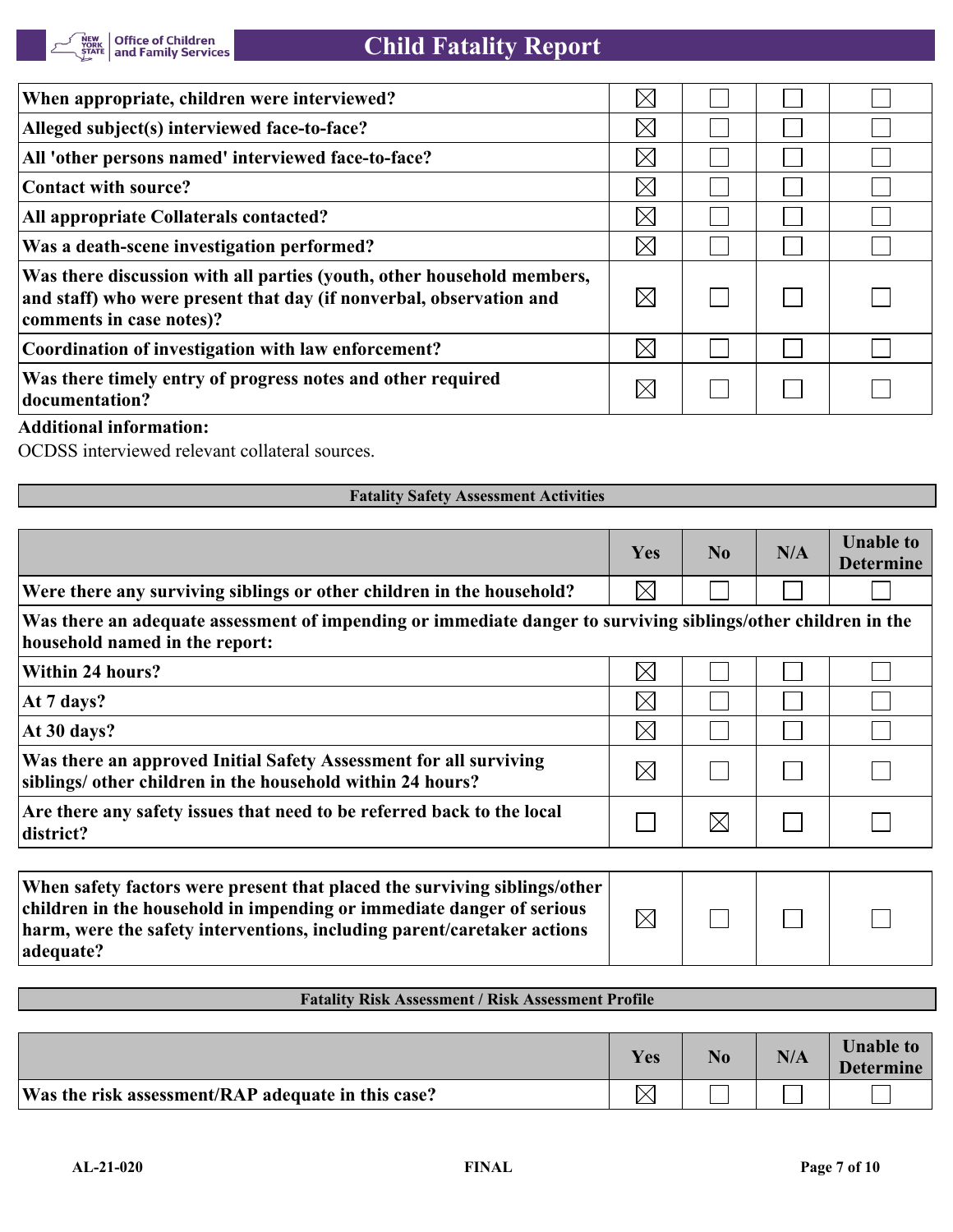

# **Child Fatality Report**

| During the course of the investigation, was sufficient information<br>gathered to assess risk to all surviving siblings/other children in the<br>household? |  |  |
|-------------------------------------------------------------------------------------------------------------------------------------------------------------|--|--|
| Was there an adequate assessment of the family's need for services?                                                                                         |  |  |
| Did the protective factors in this case require the LDSS to file a petition<br>in Family Court at any time during or after the investigation?               |  |  |
| Were appropriate/needed services offered in this case                                                                                                       |  |  |

**Explain:**

Referrals for community-based services related to bereavement and mental health counseling were offered to the family. The family sought out services related to a course on ATV safety for the sibling.

### **Placement Activities in Response to the Fatality Investigation**

|                                                                                                                                                                                                       | Yes | N <sub>0</sub> | N/A | <b>Unable to</b><br><b>Determine</b> |
|-------------------------------------------------------------------------------------------------------------------------------------------------------------------------------------------------------|-----|----------------|-----|--------------------------------------|
| Did the safety factors in the case show the need for the surviving<br>siblings/other children in the household be removed or placed in foster<br>care at any time during this fatality investigation? |     | $\times$       |     |                                      |
| Were there surviving children in the household that were removed either<br>as a result of this fatality report / investigation or for reasons unrelated<br>to this fatality?                          |     | $\times$       |     |                                      |

**Explain as necessary:**

Though there were safety factors present that placed the sibling at risk of serious harm, OCDSS safety planned with the family and determined the sibling was safe with her parents. There was no removal.

### **Legal Activity Related to the Fatality**

**Was there legal activity as a result of the fatality investigation?** There was no legal activity.

### **Services Provided to the Family in Response to the Fatality**

| <b>Services</b>               | <b>Provided</b><br><b>After</b><br>Death | Offered,<br>but<br><b>Refused</b> | Offered,<br><b>Unknown</b><br>if Used | <b>Not</b><br><b>Offered</b> | <b>Needed</b><br>but<br><b>Unavailable</b> | N/A          | <b>CDR</b><br><b>Lead to</b><br>Referral |
|-------------------------------|------------------------------------------|-----------------------------------|---------------------------------------|------------------------------|--------------------------------------------|--------------|------------------------------------------|
| <b>Bereavement counseling</b> | $\boxtimes$                              |                                   |                                       |                              |                                            |              |                                          |
| <b>Economic support</b>       |                                          |                                   |                                       |                              |                                            | $\boxtimes$  |                                          |
| <b>Funeral arrangements</b>   |                                          |                                   |                                       | $\boxtimes$                  |                                            |              |                                          |
| <b>Housing assistance</b>     |                                          |                                   |                                       |                              |                                            | $\boxtimes$  |                                          |
| <b>Mental health services</b> | $\times$                                 |                                   |                                       |                              |                                            |              |                                          |
| <b>Foster care</b>            |                                          |                                   |                                       |                              |                                            | $\boxtimes$  |                                          |
| Health care                   |                                          |                                   |                                       |                              |                                            | $\boxtimes$  |                                          |
| <b>Legal services</b>         |                                          |                                   |                                       |                              |                                            | $\boxtimes$  |                                          |
| $AL-21-020$                   |                                          | <b>FINAL</b>                      |                                       |                              |                                            | Page 8 of 10 |                                          |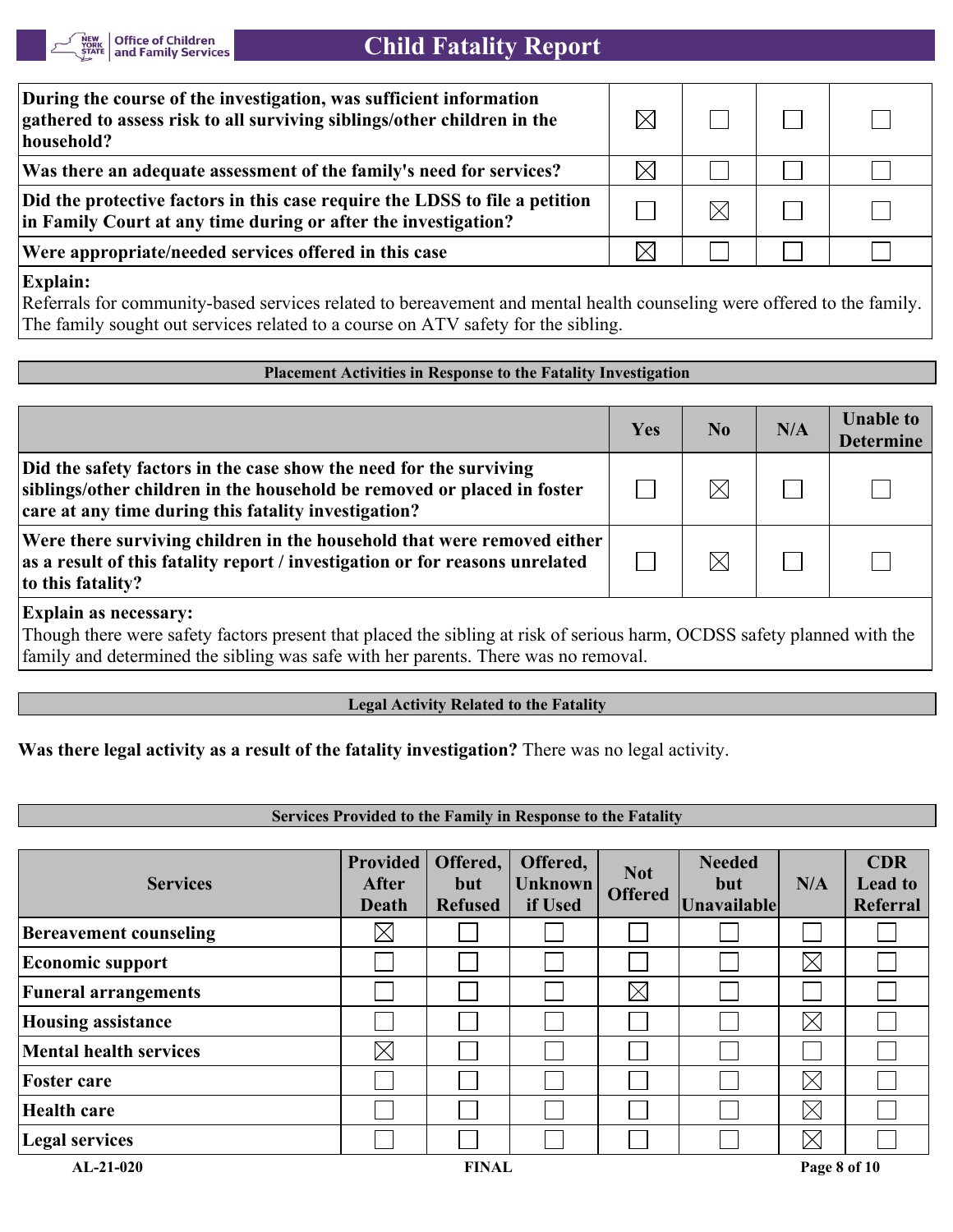

# **Child Fatality Report**

| <b>Family planning</b>                                                                                               |             |  |  |  |  | $\boxtimes$ |  |
|----------------------------------------------------------------------------------------------------------------------|-------------|--|--|--|--|-------------|--|
| <b>Homemaking Services</b>                                                                                           |             |  |  |  |  | $\boxtimes$ |  |
| <b>Parenting Skills</b>                                                                                              |             |  |  |  |  | $\boxtimes$ |  |
| <b>Domestic Violence Services</b>                                                                                    |             |  |  |  |  | $\boxtimes$ |  |
| <b>Early Intervention</b>                                                                                            |             |  |  |  |  | $\boxtimes$ |  |
| Alcohol/Substance abuse                                                                                              |             |  |  |  |  | $\boxtimes$ |  |
| Child Care                                                                                                           |             |  |  |  |  | $\boxtimes$ |  |
| Intensive case management                                                                                            |             |  |  |  |  | $\boxtimes$ |  |
| Family or others as safety resources                                                                                 |             |  |  |  |  | $\boxtimes$ |  |
| Other                                                                                                                | $\boxtimes$ |  |  |  |  |             |  |
| <b>Other, specify:</b> ATV community-based safety course                                                             |             |  |  |  |  |             |  |
| Additional information, if necessary:                                                                                |             |  |  |  |  |             |  |
| OCDSS offered referrals for community-based grief and mental health counseling to the family. The mother and sibling |             |  |  |  |  |             |  |

were receptive to referrals and engaged in services. OCDSS supplied information on ATV safety related courses for the sibling and the father engaged the sibling in the courses.

# **Were services provided to siblings or other children in the household to address any immediate needs and support their well-being in response to the fatality?** Yes

**Explain:**

Referrals for bereavement services as well as a course on ATV safety was provided to the family.

## **Were services provided to parent(s) and other care givers to address any immediate needs related to the fatality?** Yes

**Explain:**

Referrals for bereavement and mental health counseling were provided to the family.

# **History Prior to the Fatality**

| <b>Child Information</b>                                                             |                |  |
|--------------------------------------------------------------------------------------|----------------|--|
|                                                                                      |                |  |
| Did the child have a history of alleged child abuse/maltreatment?                    | N <sub>0</sub> |  |
| Was the child ever placed outside of the home prior to the death?                    | No             |  |
| Were there any siblings ever placed outside of the home prior to this child's death? | N <sub>o</sub> |  |
| Was the child acutely ill during the two weeks before death?                         | No             |  |

## **CPS - Investigative History Three Years Prior to the Fatality**

There is no CPS investigative history in NYS within three years prior to the fatality.

#### **CPS - Investigative History More Than Three Years Prior to the Fatality**

There was no CPS investigative history more than three years prior to the fatality.